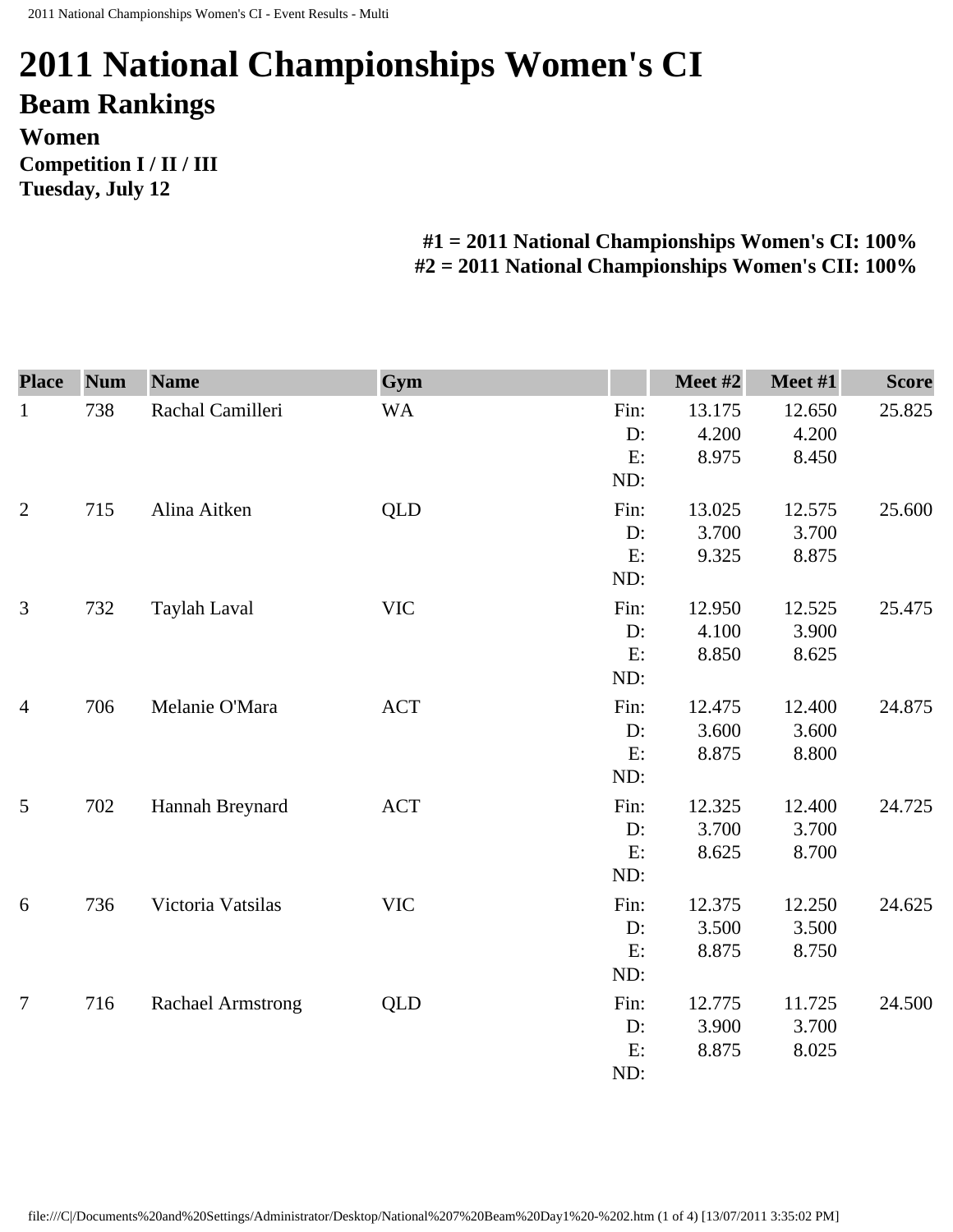2011 National Championships Women's CI - Event Results - Multi

| $8\,$ | 710 | Deborah Greenbaum    | <b>NSW</b>                | Fin:<br>D:<br>E:<br>ND:    | 12.525<br>3.700<br>8.825 | 11.900<br>3.700<br>8.200 | 24.425 |
|-------|-----|----------------------|---------------------------|----------------------------|--------------------------|--------------------------|--------|
| 9     | 717 | Hannah Cottle        | <b>QLD</b>                | Fin:<br>$D$ :<br>E:<br>ND: | 12.075<br>3.200<br>8.875 | 12.325<br>3.700<br>8.625 | 24.400 |
| 10    | 743 | Jasmin Wilburn       | <b>WA</b>                 | Fin:<br>D:<br>E:<br>ND:    | 12.250<br>4.100<br>8.150 | 12.125<br>4.100<br>8.025 | 24.375 |
| 11    | 711 | Tara Milross         | <b>NSW</b>                | Fin:<br>$D$ :<br>E:<br>ND: | 12.000<br>4.500<br>7.500 | 12.150<br>4.500<br>7.650 | 24.150 |
| 12    | 708 | Diane Culhane        | <b>NSW</b>                | Fin:<br>D:<br>E:<br>ND:    | 11.225<br>3.700<br>7.525 | 12.800<br>4.300<br>8.500 | 24.025 |
| 13    | 730 | Georgina Osborn      | <b>TAS</b>                | Fin:<br>D:<br>E:<br>ND:    | 11.875<br>3.500<br>8.375 | 11.975<br>3.500<br>8.475 | 23.850 |
| 14    | 722 | Breanna Walker       | <b>QLD</b>                | Fin:<br>D:<br>E:<br>ND:    | 11.850<br>3.600<br>8.250 | 11.725<br>3.600<br>8.125 | 23.575 |
| 15    | 741 | Georgia Thomas       | <b>WA</b>                 | Fin:<br>D:<br>E:<br>ND:    | 11.375<br>3.300<br>8.075 | 12.125<br>3.300<br>8.825 | 23.500 |
| 16    | 737 | <b>Emily Wright</b>  | $\ensuremath{\text{VIC}}$ | Fin:<br>D:<br>E:<br>ND:    | 11.600<br>3.800<br>7.800 | 11.675<br>3.800<br>7.875 | 23.275 |
| 17    | 709 | Katalin Eglesz       | <b>NSW</b>                | Fin:<br>D:<br>E:<br>ND:    | 11.750<br>3.700<br>8.050 | 11.500<br>3.900<br>7.600 | 23.250 |
| 18    | 718 | <b>Tegan Heskins</b> | <b>QLD</b>                | Fin:<br>D:<br>E:<br>ND:    | 12.200<br>3.700<br>8.500 | 11.025<br>3.700<br>7.325 | 23.225 |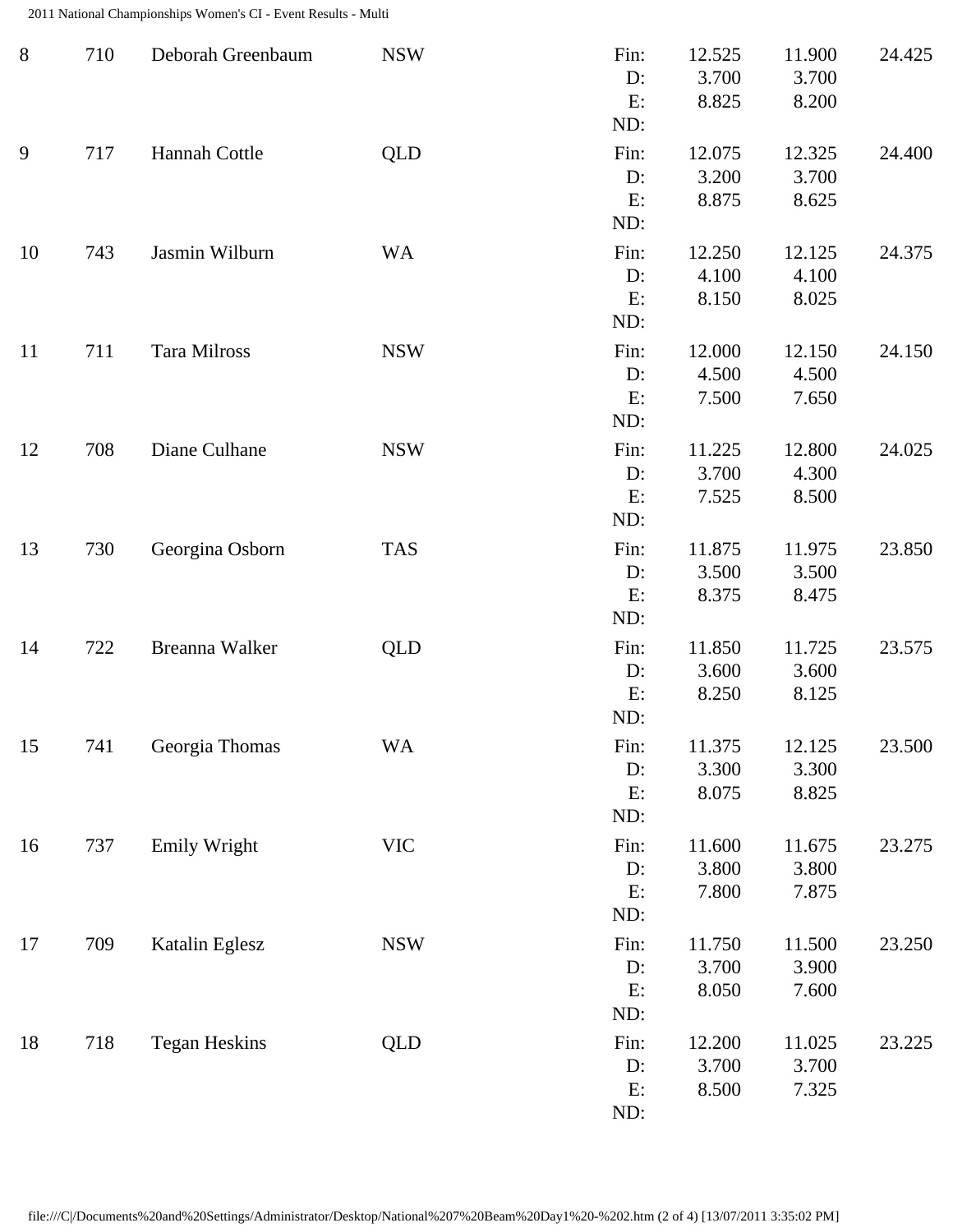2011 National Championships Women's CI - Event Results - Multi

| 19  | 739 | <b>Molly Mahoney</b>     | <b>WA</b>  | Fin:<br>D:<br>E:<br>ND:    | 11.100<br>3.000<br>8.100 | 12.075<br>3.500<br>8.575 | 23.175 |
|-----|-----|--------------------------|------------|----------------------------|--------------------------|--------------------------|--------|
| 20T | 701 | Alannah Bourandanis      | <b>ACT</b> | Fin:<br>D:<br>E:<br>ND:    | 11.475<br>3.500<br>7.975 | 11.650<br>3.500<br>8.150 | 23.125 |
| 20T | 729 | Camille O Conor          | <b>TAS</b> | Fin:<br>D:<br>E:<br>ND:    | 11.300<br>3.000<br>8.300 | 11.825<br>3.500<br>8.325 | 23.125 |
| 20T | 704 | Georgina Matan           | <b>ACT</b> | Fin:<br>D:<br>E:<br>ND:    | 11.350<br>3.300<br>8.050 | 11.775<br>3.300<br>8.475 | 23.125 |
| 23  | 713 | Olivia Tripi             | <b>NSW</b> | Fin:<br>$D$ :<br>E:<br>ND: | 11.575<br>3.700<br>7.875 | 11.525<br>3.700<br>7.825 | 23.100 |
| 24  | 724 | <b>Emily Fulford</b>     | <b>SA</b>  | Fin:<br>D:<br>E:<br>ND:    | 11.700<br>3.600<br>8.100 | 11.375<br>3.600<br>7.775 | 23.075 |
| 25  | 720 | <b>Madeleine Merrett</b> | <b>QLD</b> | Fin:<br>$D$ :<br>E:<br>ND: | 11.725<br>3.600<br>8.125 | 11.200<br>3.600<br>7.600 | 22.925 |
| 26  | 712 | Newbie Redding           | <b>NSW</b> | Fin:<br>D:<br>E:<br>ND:    | 11.550<br>3.100<br>8.450 | 11.225<br>3.900<br>7.325 | 22.775 |
| 27  | 707 | <b>Bianca Collicutt</b>  | <b>ACT</b> | Fin:<br>D:<br>E:<br>ND:    | 10.525<br>3.700<br>6.825 | 12.200<br>3.900<br>8.300 | 22.725 |
| 28  | 742 | Kim Tran                 | <b>WA</b>  | Fin:<br>$D$ :<br>E:<br>ND: | 11.300<br>3.100<br>8.200 | 11.325<br>3.100<br>8.225 | 22.625 |
| 29  | 734 | Karina Schiller          | <b>VIC</b> | Fin:<br>D:<br>E:<br>ND:    | 10.825<br>4.000<br>6.825 | 11.525<br>4.000<br>7.525 | 22.350 |